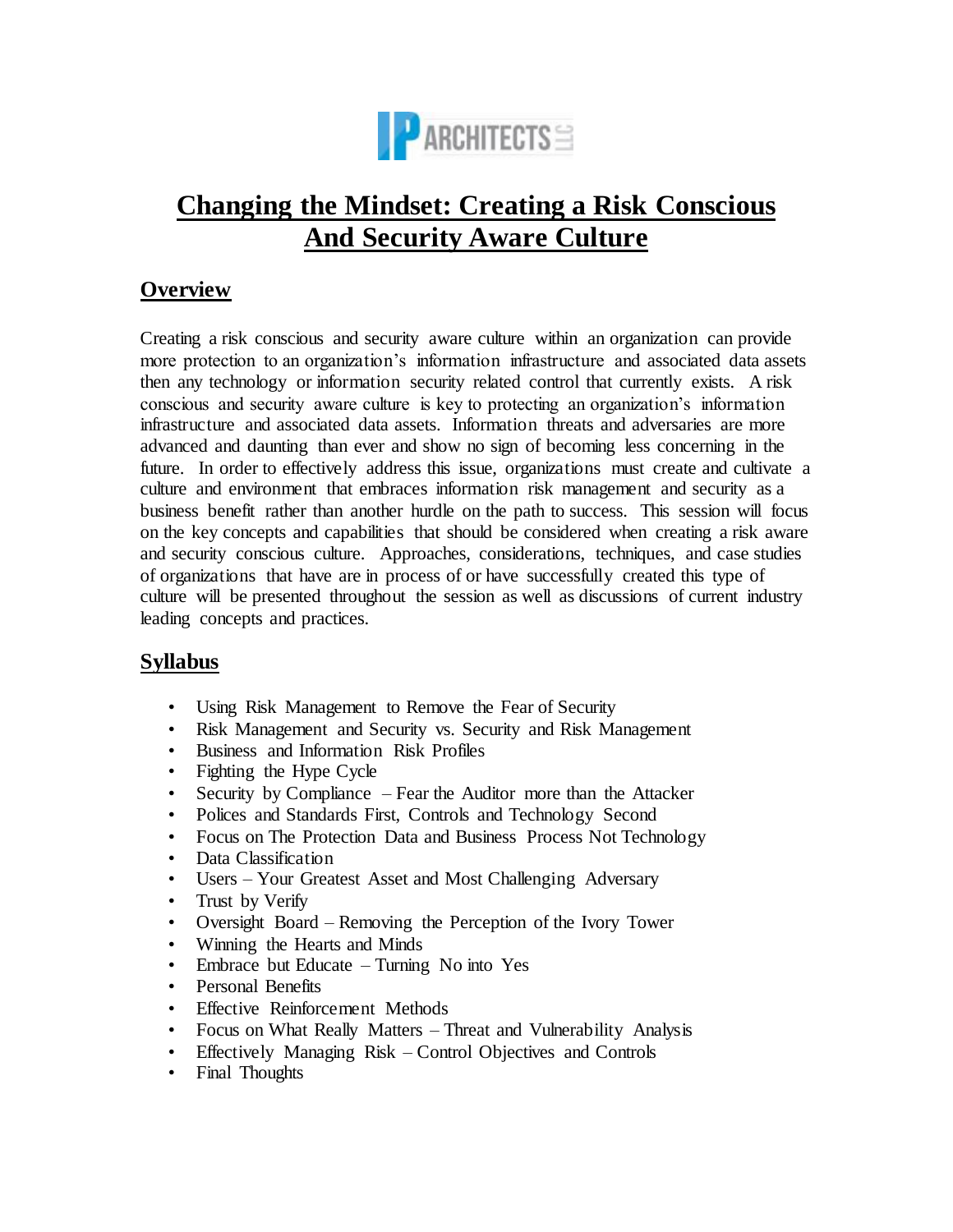## **Who Should Attend**

- o Individuals who would like to understand how to effectively develop and implement Information Risk Management and Security strategy.
- o Business leaders who are responsible for Information Risk Management and Security within their organizations.
- o Information security auditors and professionals who are responsible for providing oversight to Information Risk Management and Security solutions within an organization.
- o IT Governance professionals who are developing and maturing their organizations capabilities.

## **What Audience Will Learn**

- Key considerations when creating a risk conscious and security aware culture
- How to use risk management as a concept and tool to remove the fear of security in organizations
- The value and benefits of developing an information risk profile
- Understanding of the current behaviors of organizations and whey they exist in regard to information security
- Effective approaches to change behaviors and culture within organizations
- How to leverage users effectively as an beneficial asset in supporting risk management and security activities
- How to use threat and vulnerability analysis to identify and educate organizations on the highly probable and business impacting threats can effect them
- Using control objectives as an approach to effectively manage information risk in a way that will be embraced by organizations.

### **Prerequisites**

- o Fundamental understanding of Information Risk Management and Security
- o Basic understanding of organizational behavior and reasons for their resistance in implementing and embracing information risk management and security concepts and capabilities.
- o Knowledge of business, compliance, and regulatory requirements associated with Information Risk Management and Security

### **Presentation Time**

o This presentation can be conducted in a 60, 75, or 90 minute period.

#### **Instructor**

John P. Pironti is the President of IP Architects, LLC. He has designed and implemented enterprise wide electronic business solutions, Information Risk Management and Security